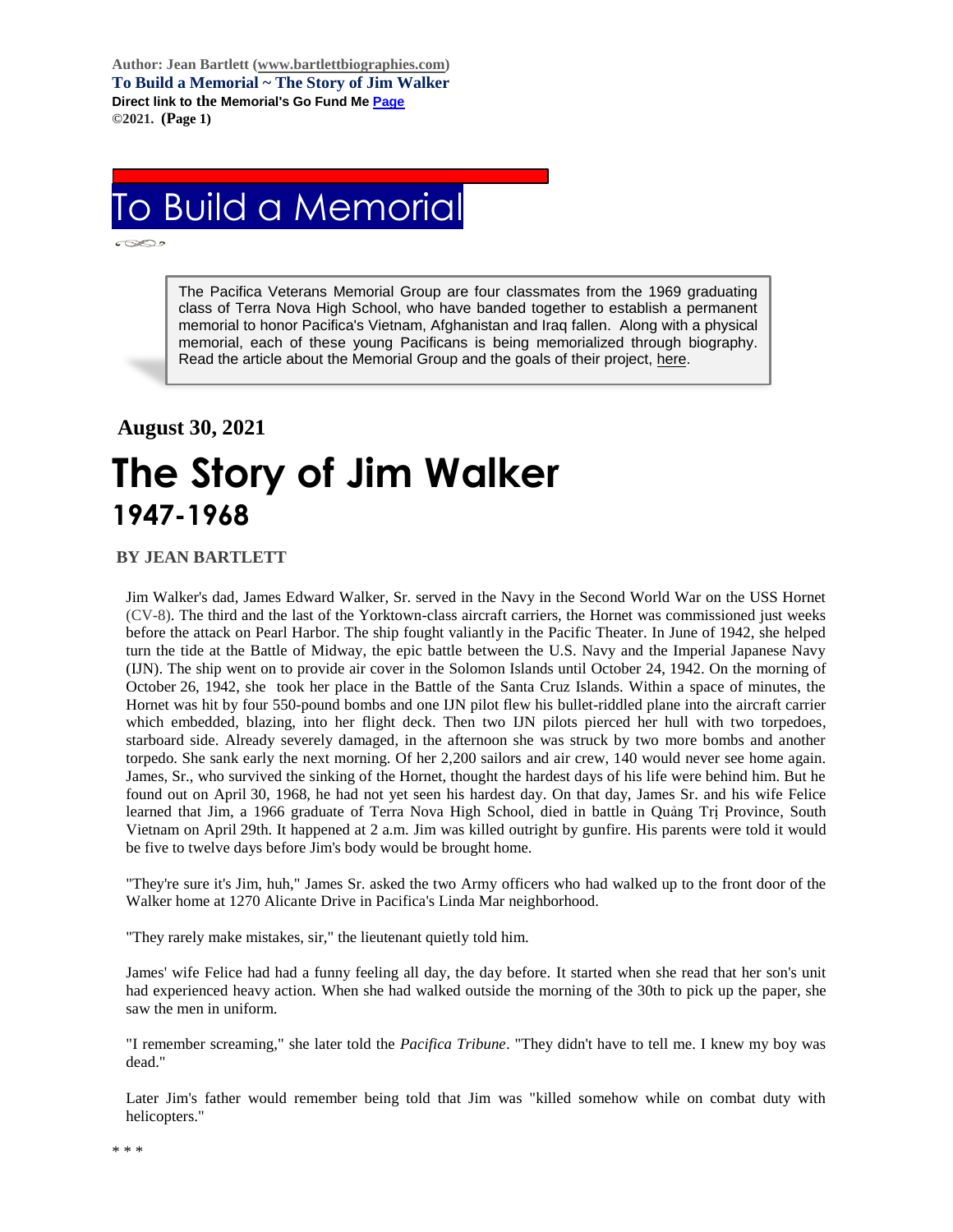**Author: Jean Bartlett [\(www.bartlettbiographies.com\)](http://www.bartlettbiographies.com/) To Build a Memorial ~ The Story of Jim Walker Direct link to the Memorial's Go Fund M[e Page](https://www.gofundme.com/f/uyf8r-25000?utm_source=customer&utm_medium=copy_link-tip&utm_campaign=p_cp+share-sheet) ©2021. (Page 2)**



**Jim Walker, Terra Nova High School senior photo. Class of 1966.**

James (Jim) Edward Walker, Jr., was born in San Francisco on February 26, 1947 to James Edward, Sr. and Felice Walker. He was their only child. Jim's dad was born on October 2, 1917 and his mom was born on August 1, 1907. From Oregon originally, Jim's mom was a first-generation American. Her father was from France and her mother was from Denmark. Through his mom's first marriage to Elmer Coghlan, Jim had three half siblings: Elmer Jr., Robert and Jacqueline. Jim was raised Catholic and like his parents, was a member of St. Peter's Catholic Church.in Linda Mar.

A cable splicer with PG&E (Pacific Gas and Electric), James Sr. moved his family from San Francisco to Pacifica in the 1950s. In 1960, they bought a newly-built home at 1270 Alicante Drive.

"I knew Jim at Terra Nova High School," said Lou Siegel, Terra Nova Class of 1965. "He was a year behind me and he didn't play baseball like I did. But I know he was a swimmer and he did track. I always found the fact that he did swimming impressive. I hated that pool. It was freezing!

"I remember him as fun and lighthearted, and tall, definitely tall. He was a good guy and he had a lot of friends." (He was six foot four.)

Barbara Johnson of Linda Mar Florist could hardly believe it; didn't want to believe it when she heard the news directly from Jim's dad on the 30th. Just the day before, she and a friend had sent Jim a package. They knew Jim was a fan of sunflower seeds, salami, crackers, cheese and fruit juice – so they filled up a five-pound box with his treasured snacks, wrote him a note and shipped it off.

"Jim was a great favorite at the florist shop," Barbara told the *Tribune*. "He was always buying flowers for dates and for his mom. He was such a pleasant, nice boy, a boy you liked to have around."

Mother's Day 1967, Jim had ordered an orchid from Linda Mar Florist for his mom. As friends and family gathered at Jim's parents' home on the 30th to talk about Jim, to try to make sense of their loss, one friend told the *Tribune*  that that orchid was blooming.

\* \* \*

Besides swimming and track, which earned him his Terra Nova Block, Jim played clarinet in the Terra Nova Tigers Marching Band in 1963.

"Jim had many friends," one of his classmates told the *Tribune*. "He dated several girls. He enjoyed life."

Following Jim's graduation from Terra Nova, he got a part-time job at the *Tribune*. He helped run the printing press. After a few months, he left to work full-time at PG&E doing construction. In December of 1966, he volunteered with the U.S. Army and was sent to Germany.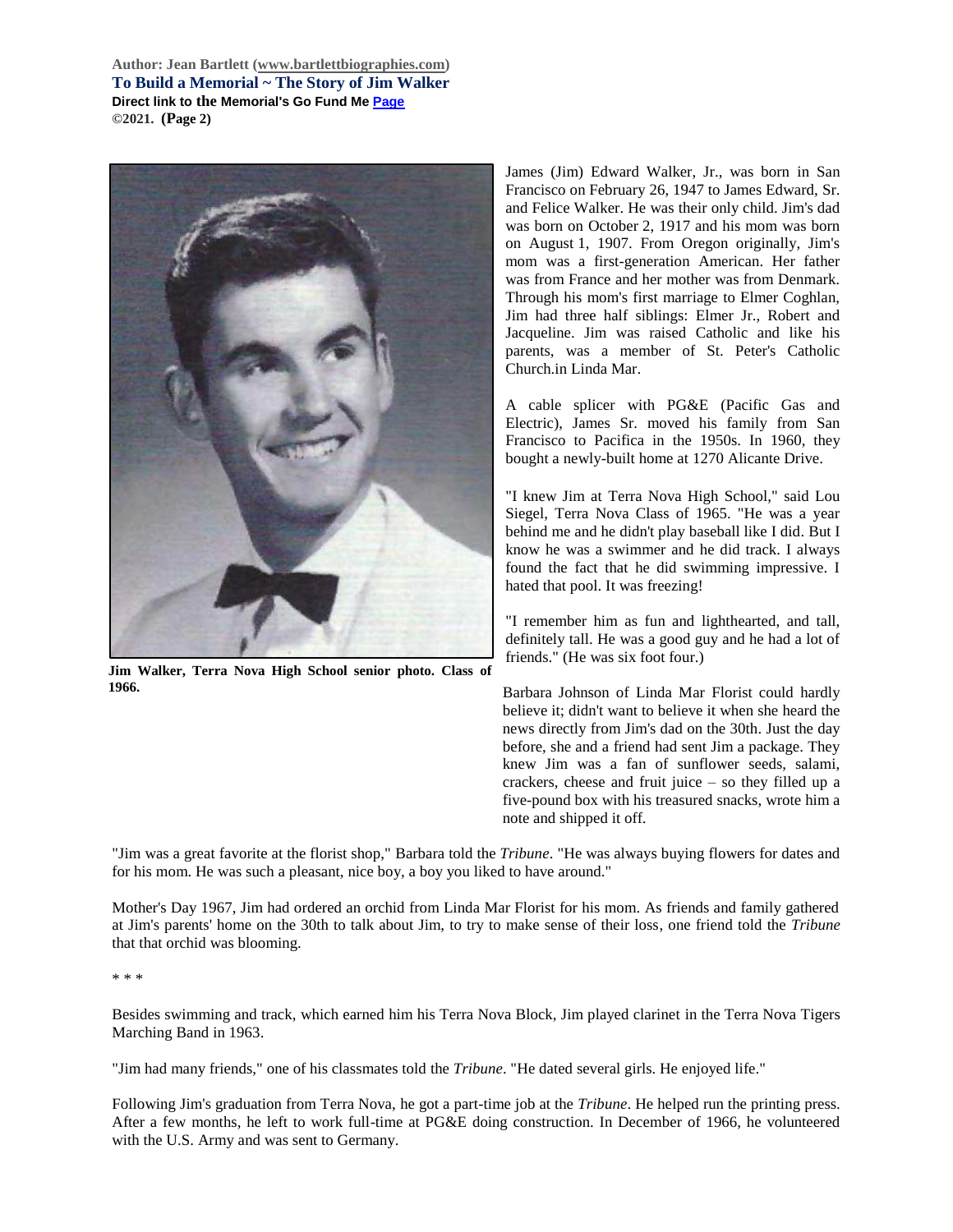**Author: Jean Bartlett [\(www.bartlettbiographies.com\)](http://www.bartlettbiographies.com/) To Build a Memorial ~ The Story of Jim Walker Direct link to the Memorial's Go Fund M[e Page](https://www.gofundme.com/f/uyf8r-25000?utm_source=customer&utm_medium=copy_link-tip&utm_campaign=p_cp+share-sheet) ©2021. (Page 3)**

He was a good correspondent. He wrote his folks regularly. In his last letter he sent a check for \$142.

*"Could you put that in my savings account? I'm going to buy a new car when I get out."*



**Jim on clarinet, 1963, Terra Nova Tigers. Jim with members of the Terra Nova swim team, 1963.**

In December of 1967, Jim phoned his family from New York City to let them know he was coming home on leave. This was an unexpected surprise and his family was thrilled. It was only after Jim had been home a few days that he told them, he would not be returning to Germany. He had been transferred to Vietnam.

But it was a wonderful visit and during his time home, a number of his friends came over and chowed down on pizza and reminisced over their various adventures. He told them of some of the plans he had in mind when his 18 months were done. He told one of his friends he had met someone and fallen hard. He hoped to marry her.

On March 23, 1968, PFC Walker arrived in Vietnam. The infantryman was a light weapons specialist attached to D Company, 1st Battalion, 7th Cavalry, 1st Calvary Division.

Originally horse-mounted soldiers, the 1st Calvary Division was activated in Texas in September of 1921. Nicknamed the "First Team" during the Second World War, the Division dismounted and became an infantry division, an air assault division and an armored division. During the Vietnam War, the First Team Airmobile was the first full U.S. Army division deployed to Vietnam.

Jim wrote his mother.

*"If you read about the First Cavalry in the papers, Mom, remember, it's the best outfit there is. We're the first to fight the enemy."*

Completely unsettled by what she had read that Monday morning in the newspaper regarding Jim's unit, Jim's mom did not box up all the goodies she had bought for her son, which naturally included his "cherished" crackers and salami. "I was just so upset," she said. Her husband, who had retired from PG&E and taken on his son's part-time job at the *Tribune*, had gone to work that day. He worried about his wife and he told his fellow workers that it was "tough having a son in Vietnam." And then of course the very next day they were answering the Army lieutenant's question. "Would they like an honor guard for Jim's service?"